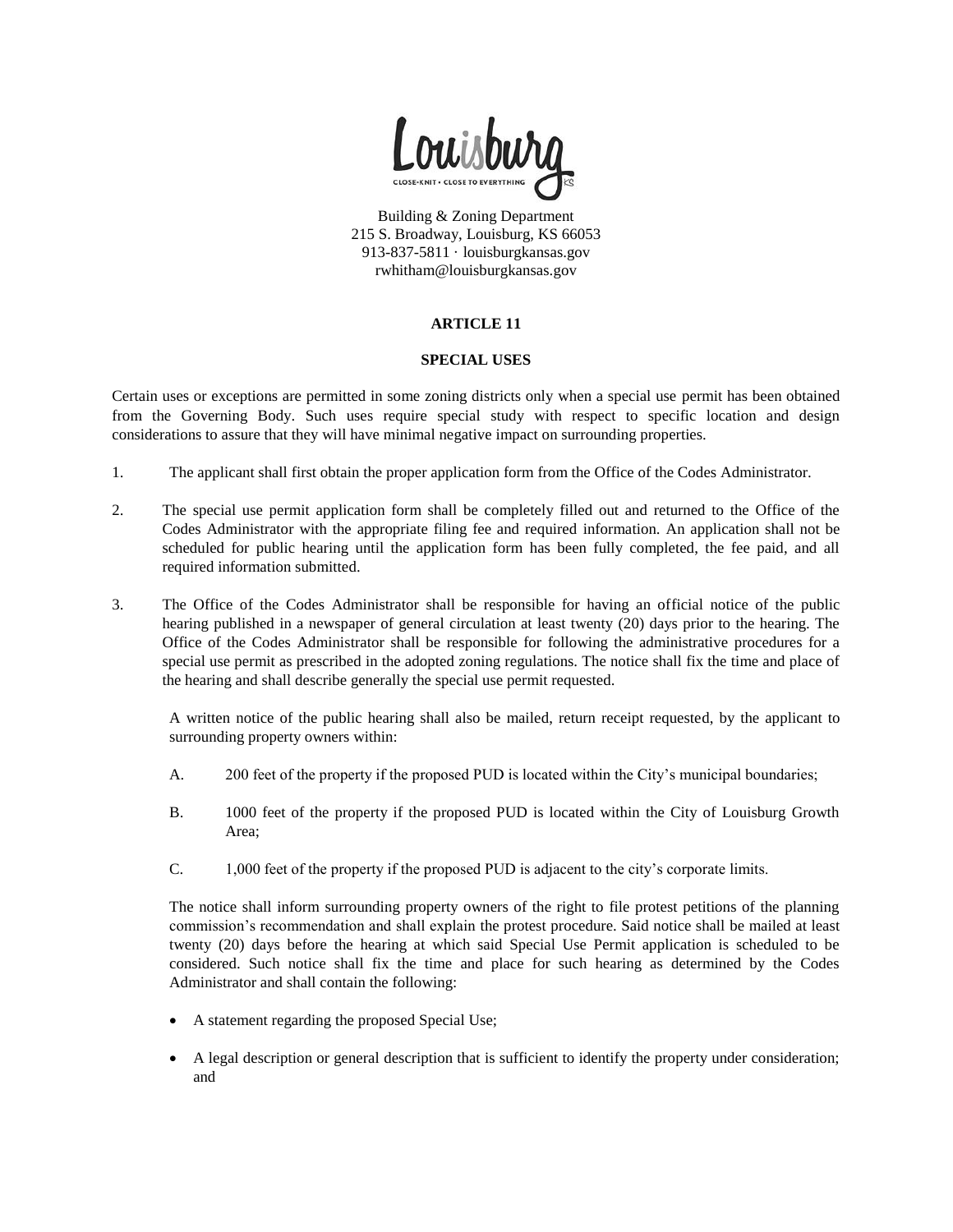A statement that a complete legal description is available for public inspection and shall indicate where such information is available.

The applicant shall furnish all return receipts to the Codes Administrators Office. Such notice is sufficient to permit the Planning Commission to take action on a proposed Special Use Permit application as described in such notice.

- 4. The Planning Commission shall hold a public hearing at which time citizens and parties of interest shall have an opportunity to be heard.
- 5. The public hearing may be adjourned from time to time and, upon its conclusion, the Planning Commission shall prepare and adopt its recommendation to the Governing Body. This recommendation shall be submitted along with an accurate record of the public hearing.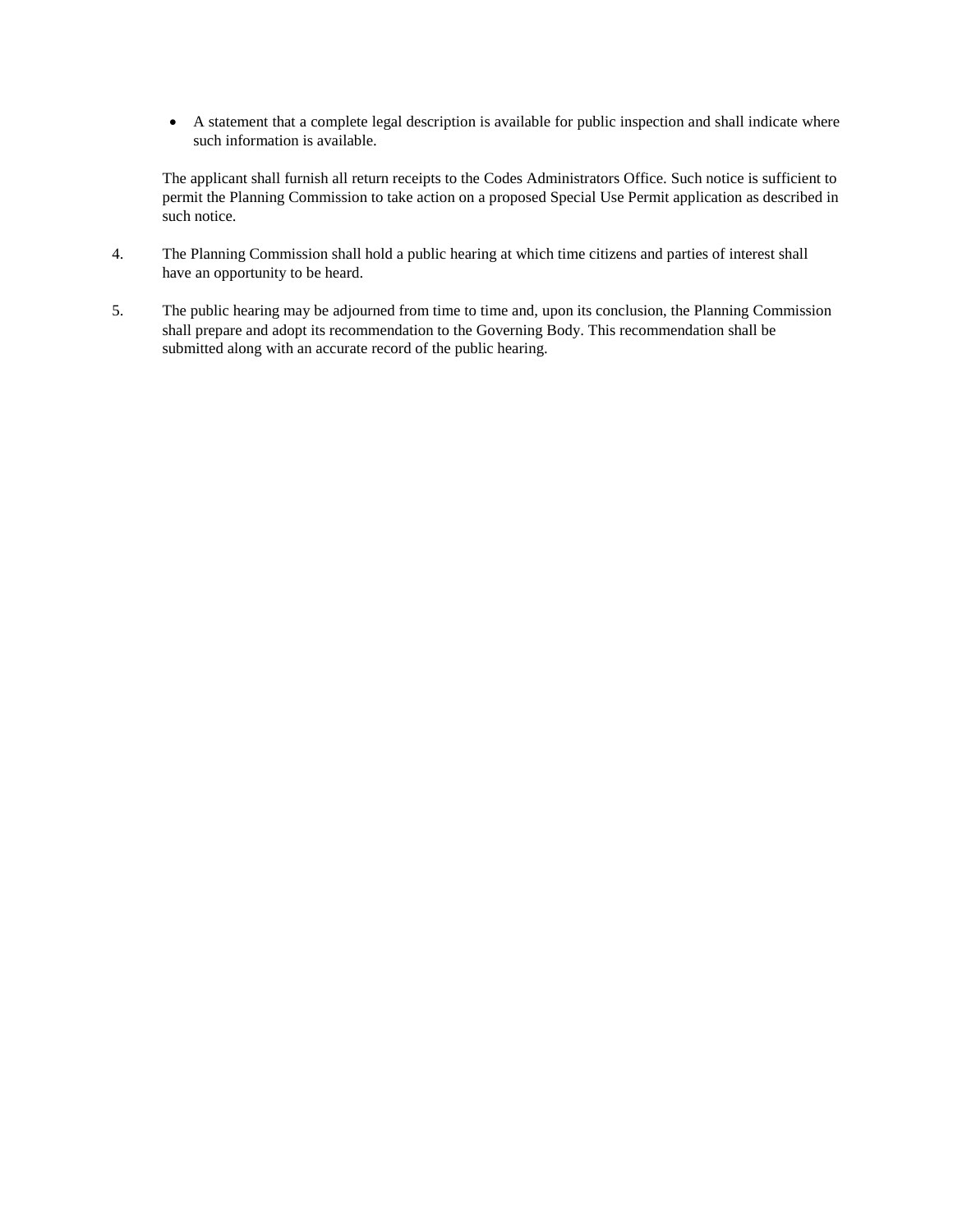### *CITY OF LOUISBURG*

### **SPECIAL USE PERMIT APPLICATION**

| Return Form To:          | For Office Use Onl |  |
|--------------------------|--------------------|--|
| Codes Administrator      | Case No.           |  |
| City of Louisburg        | Filing Fee:        |  |
| 215 S. Broadway          | Deposit:           |  |
| Louisburg, KS 66053      | Date Filed:        |  |
| $(913) 837 - 5811$       | Date Advertised:   |  |
| $(913) 837 - 5374$ (fax) | Date Notices Sent: |  |

# For Office Use Only Public Hearing Date:

### **APPLICANT INFORMATION**:

| Applicant: | Phone:             |
|------------|--------------------|
| Address:   | $\overline{L}$ ip: |
| Owner:     | Phone:             |
| Address:   | $Z$ ip:            |

### **PROPERTY INFORMATION**:

| Location of Property:                                                                             |          |  |
|---------------------------------------------------------------------------------------------------|----------|--|
| Legal Description:                                                                                |          |  |
|                                                                                                   |          |  |
|                                                                                                   |          |  |
| Present Zoning Classification:                                                                    | Acreage: |  |
| Present Use of Property:                                                                          |          |  |
|                                                                                                   |          |  |
| Proposed Land Use Activity:                                                                       |          |  |
|                                                                                                   |          |  |
| Article, Section and sub-section (if applicable) allowing for said special use to be applied for: |          |  |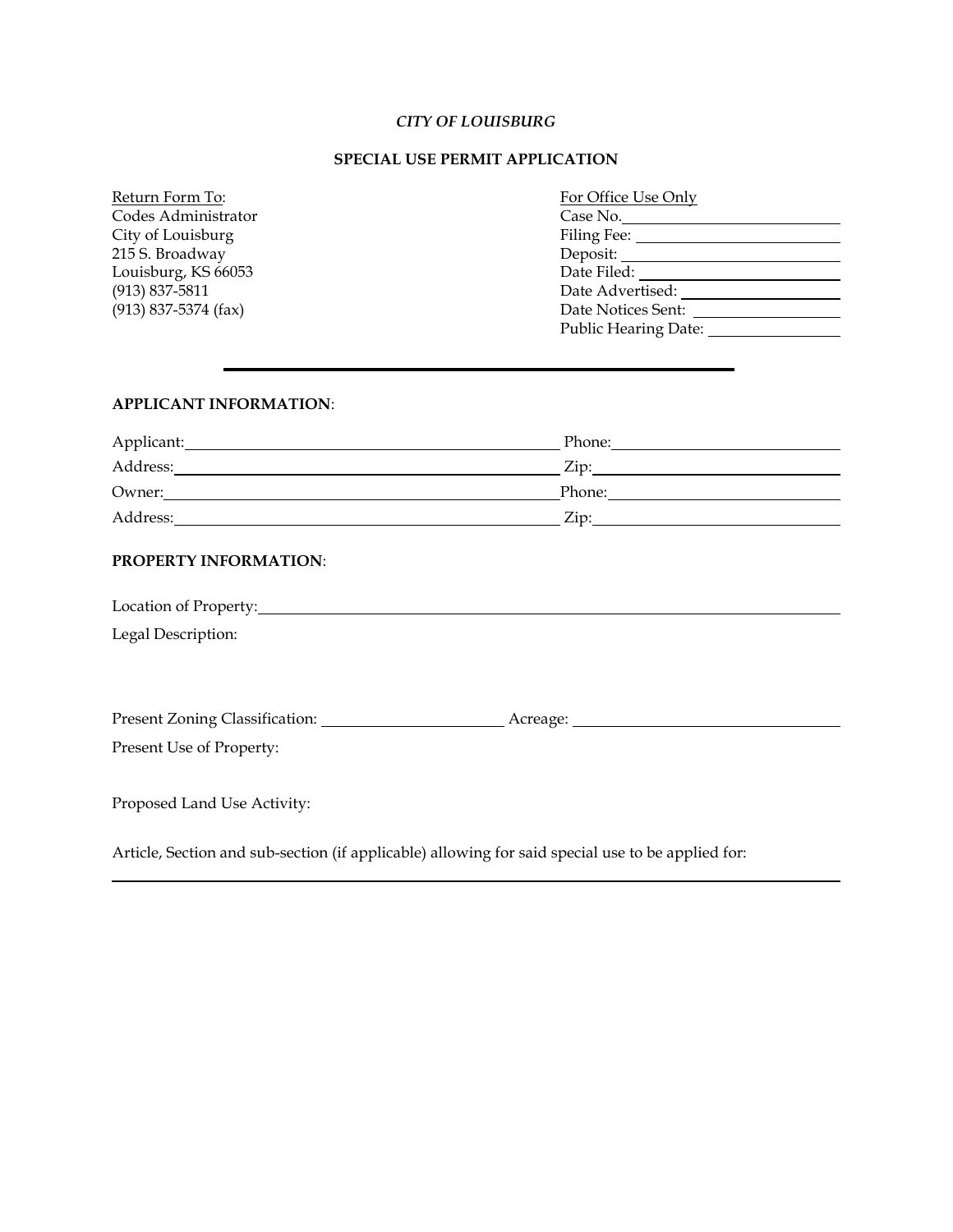# **ADJACENT ZONING AND LAND USE**:

| Zoning |             |
|--------|-------------|
|        |             |
|        |             |
|        |             |
|        |             |
|        |             |
|        | No results. |

If Yes, what length of time?

| DOES THE PROPOSED SPECIAL USE MEET THE FOLLOWING STANDARDS? IF<br>YES, ATTACH A SEPARATE SHEET EXPLAINING WHY.                                                                                                                                                                                                                                                                                                                             |  | No |
|--------------------------------------------------------------------------------------------------------------------------------------------------------------------------------------------------------------------------------------------------------------------------------------------------------------------------------------------------------------------------------------------------------------------------------------------|--|----|
| The proposed special use complies with all applicable provisions of the regulations, including<br>intensity of use regulations, yard regulations and use limitations?                                                                                                                                                                                                                                                                      |  |    |
| The proposed special use at the specified location will not adversely affect the welfare or<br>convenience of the public?                                                                                                                                                                                                                                                                                                                  |  |    |
| The proposed special use will not cause substantial injury to the value of other property in the<br>neighborhood in which it is to be located?                                                                                                                                                                                                                                                                                             |  |    |
| The location and size of the special use, the nature and intensity of the operation involved in or<br>conducted in connection with it, and the location of the site with respect to streets giving access<br>to it have been planned so that the special use will not dominate the immediate neighborhood<br>so as to hinder development and use of neighboring property in accordance with the applicable<br>zoning district regulations? |  |    |
| Off-street parking and loading areas will be provided in accordance with the standards set forth<br>in the zoning regulations, and such areas will be screened from adjoining residential uses and<br>located so as to protect such residential uses from any injurious effect?                                                                                                                                                            |  |    |
| Adequate utility, drainage, and other such necessary facilities will be provided?                                                                                                                                                                                                                                                                                                                                                          |  |    |
| Adequate access roads or entrance and exit drives will be provided and designed to prevent<br>traffic hazards and to minimize traffic congestion in public streets and alleys?                                                                                                                                                                                                                                                             |  |    |
| Adjoining properties and the general public will be adequately protected from any hazardous or<br>toxic materials, hazardous manufacturing processes, obnoxious odors or unnecessarily intrusive<br>noises?                                                                                                                                                                                                                                |  |    |